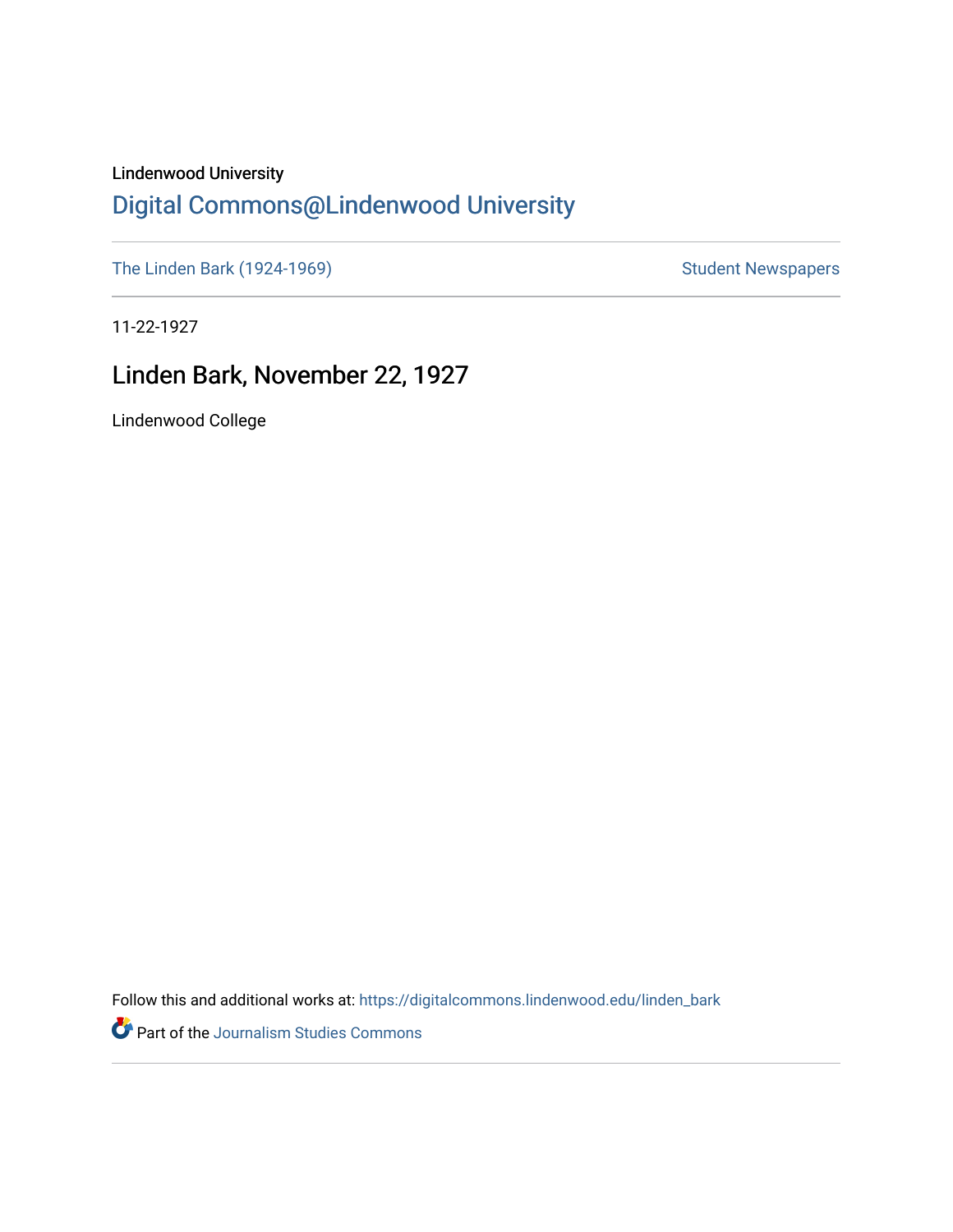

Vol. 4.-No. 8. Lindenwood College, St. Charles, Mo., Tuesday, November 22, 1927. Price 5c

#### DR. AND MRS. ROEMER'S TRIP

*Delightful Time At Chillicothe* 

Dr and Mrs. John L. Roemer had a most delightful and satisfactory motor trip to Chillicothe, They drove directly to Indianapolis, Indiana, where they spent the night, then drove on to Chillicothe the next day. Dr. and Mrs, Roemer were returning to attend the one hundred and thirtieth anniversary of "Old Rock," the First Presbyterian Church of Chillicothe, and a very old landmark in that part of the state. Several of the former pastors, and many of the people formerly attending the church came from all parts of the country to attend the anniversary celebration. Dr. Roemer was highly honored in that he gave the Sunday morning address. and spoke at the reception given Monday evening to all the visiting ministers there and the congregation.

Dr. and Mrs. Roemer stayed at the home of the Misses Wayland, just two doors from the manse. They went directly there upon arriving in Chillicothe.

An item of especial interest to Lindenwood girls is the fact that Dr. and Mrs. Roemer were entertained at a luncheon in Dorothy Gartner's home, by her parents. Dr. Roemer has spoken a number of times of the enjoyable visit he had with them. They visited many of the ~ick and shut-in's in their homes and in the hospitals.

Dr. and Mrs. Roemer returned to Lindenwood on Wednesday night, November the ninth; tired, but happy.

#### CHANGING FOR WINTER

At Thanksgiving the sports are to change. Hockey, tennis, and golf nc going to give way to basketball, folk dancing, and volley ball. Swimming, natural dancing;. and walking classes will continue, but no new members will be allowed to enter these classes. Girls better sign up tarly and avoid the rush.

## GERTRUDE WEBB HONORED *Hockey Teams in Prospect.*

And again Lindenwood puts forth a girl who is one of the best in her line. Gertrude Webb of St. Louis has won the position of left wing of the All St. Louis Hockey<br>team. This team is scheduled to This team is scheduled to play on Thanksgiving Day in Chicago. Of course everyone will miss Webb not being here on Thanksgiving but as. Lindenwood's repre:-entative all will be most 1,roud of her,

On Thanksgiving morning Lindenwood puts out her two best teams on the hockey field. This year the opposing teams will be made up of the best players from the Seniors and Sophs against the best the Juniors and Frosh can muster. Judging by the previous games this game ought to hold great interest for every girl in the school regardless of class. Each side ought to have the "spirit' out there on the field, one hundred per cent. Pep squads will be- appointed by the presidents of the classes and remember, girls, the cheer leaders can't be the whole vocal power.

While on the subject of Hockey, all who are interested at all in the

(Continued on Page 3, Col. 1)

## *Sitting on the Inside Looking on the Outside*

Betty Brown and Dick walking around the campus-Fran Stone and Kuyke chatting over big things -girls just freezing to death-Bullion's black eye shining forth 1ike a head light-Webb's finger and "Troubles" tooth causing quite a bit of excitement-Such· casualties as there are in this rough game of Hockey-Sophs gloating over their victory-but the Juniors I hear are plotting against them in *basket* ba11-Hot dog sale by the A. A.-Sandwiches for lunch-Margie with a new dress-Merrill hunting for her glasses-Everybody happy?

# FOR MRS. ROEMER

*Upperclassmen and Faculty All Enjoy Themselves at Party* 

BIRTHDAY PARTY

WELL, those freshmen just about did it, didn't they? (Meaning that they moved quite a little, and had just as good, maybe a little bit better party than the sophs). Never mind sophomores, no offensemeant, but you will have to admit the party really was lovely and that everyone had a "spiffy" time. The freshmen surely worked hard to make the dance a success and their willing spirit was wonderful to see. As yet they haven't had time to find out just how the "wheels go round" at Lindenwood, but long before they came here they heard of 1 'Mother Roemer's party," and how lovely it always has been in the past, and how lovely it must continue to *be.* Consequently they surely tried; and from all reports, their success was manifold.

Mother Roemer's birthday is November the ninth, and always before has been celebrated on that date. This year, however, Dr. and Mrs. Roemer were in Chillicothe, Ohio, and were unable to return before November the eleventh. That date al:o celebrated "Armistice Day" so the party had just that much more pep.

Mother Roemer never looked lovelier than she did Friday night. Her dress was a lovely creation of black and white. The upper part of it was white georgette, beaded with white rhinestones. The skirt was an exquisite black velvet. Her shoes and hose were dark to match the black skirt. The entire costume created a stunning effect, particularly becoming to Mrs. Roemer.

*Dinner Up to Standard* 

Dinner was served at six-thirty. The first course was a crabmeat salad, followed by a second course of chicken a la king with candied sweet potatoes and green peas, The third course was a butterfly salad made of grapefruit and stuffed

(Continued on Page 4, Col. 1)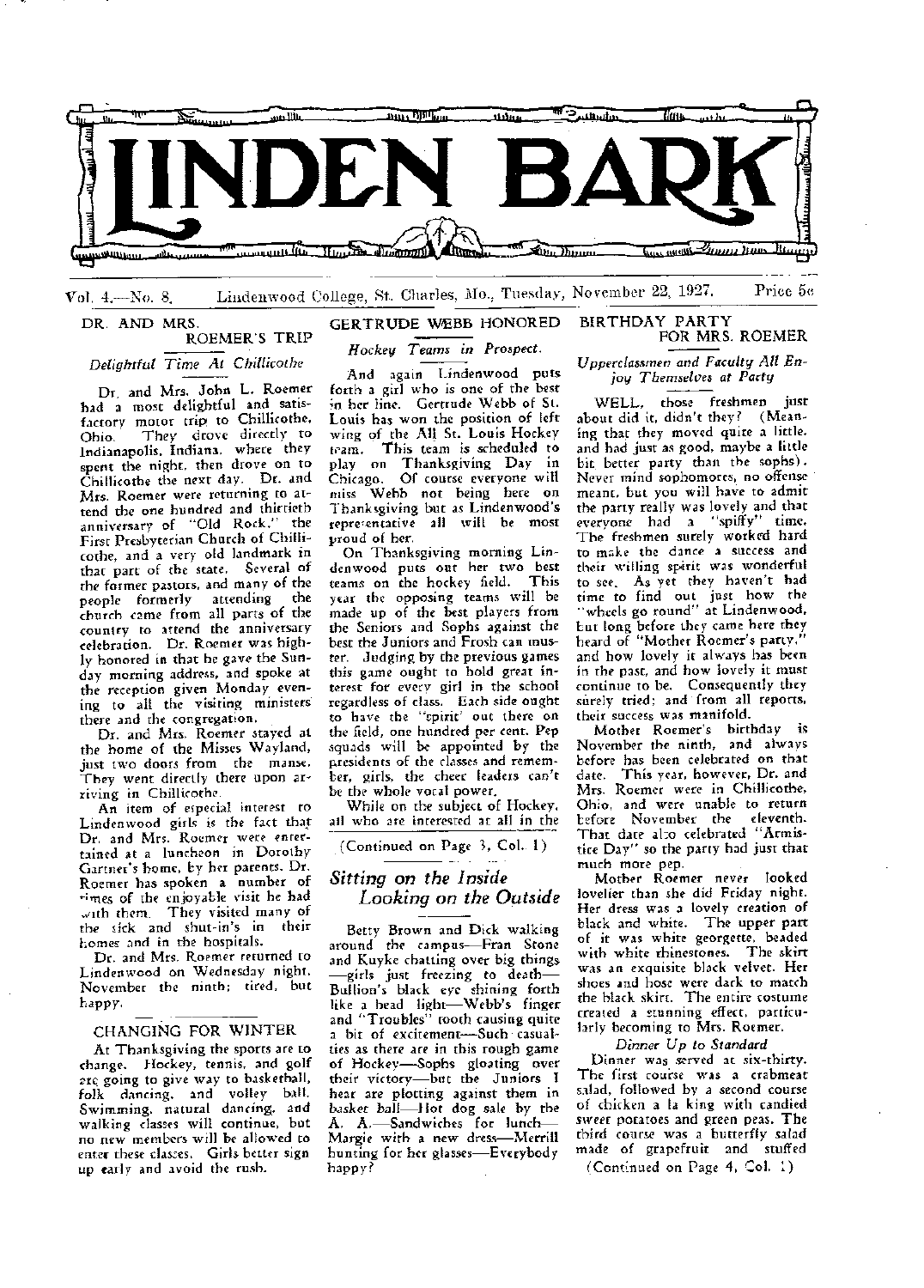# **Linden Bark**

*A Weekly mwspaper published at Lindenwood College; St. Charles, Missouri, by the Department of Journalism.* 

Published every Tuesday of the school year. Subscription rate, \$1.00 per year, 5 cents per copy.

EDITOR-IN-CHIEF, Ruth Bullion '29 EDITORIAL STAFF: Frances Stone '28 Marcia Wallace '30 Abiga:11 Holmes '30 Mary Merrill '30 Helen Hook '29 Louise Blake '31 ASSOCIATES: Geraldine Thompson '28<br>Elizabeth Kuykendall '28<br>Gertrude Webb '28<br>Kathryn Walker '28

TUESDAY, NOV. 22, 1927

#### **The Linden Bark:**

Once a year we throng Upon a day apart, To praise the Lord with feast and song

In thankfulness of heart. Arthur Guiterman.

## THANKSGIVING DAY

Three hundred years ago the Pilgrims observed a day of Thanksgiving. Fifty-one our of the one hundred had died during the year, for cold and disease had wrought havoc among them. But the surviving forty-nine buried their dead secretly and obscured the graves to hide their numerical weakness from the Indians. And after the harvest of 16 21, the Governor called for a day of thanksgiving. Nothing in the history of the Pilgrims who landed on Plymouth Rock in November, 1620. is more iiluminating than their first Thanksgiving Day amid their suffering and poverty. These Pilgrims brought in the custom of an annual day of thanksgiving for the nation,

Congrets recommended days of thanksgiving annually during the Revolution, and in 1784 for the return of peace. President Washington appointed such a day in 1789 after the adoption of the Constitution, and in 1795 for the general benefits and welfare of the nation. Since 1863 the Presidents and Governors have always issued proclamations appointing the last Thursday in November as Thanks-

Gov. Baker has issued a Thanksgiving Day proclamation, setting apart Thursday, November 24, as a day for worship and the expression of gratitude on the part of the people of the state for the benefits and blessings that have been betowed upon them during the past year.

The Governor calls attention to the floods and tornadoes which have rendered many of the people of the state homeless during the year and urges the people to be generous in assisting those who are needy and worthy. It should truly be a Day of Thanksgiving.

#### FOOD, FUN, AND

## **FESTIVITIES**

Thanksgiving Day! that best day at Lindenwood, spells four things<br>to us this year. Turkey, the teato us this year. dance, "The Youngest", and the<br>Hockey game. The first three The first three things will go over big-they always do. Everybody likes to be entertained without any particular physical effort, but how about the fourth?

The hockey players have been working mighty hard to make the SR.-SOPH, JR.-FROSH hockey game a fast one, and a good one. It will he all of that, hut it will be, three times better if everyone of *you* will turn out. and back your team. *Success* comes from united strength, from cooperation. It cannot result from disunity, and indifference. If you want your team to win the Thanksgiving game, BE THERE, and not only be there but YELL.

Your class loyalty and spirit will show up there more than most any other place. Come on you "Spirits of Lindenwood." Show your pep, your grit, and your sportsmanship.

#### HOME ECONOMICS TEA

Tuesday, November 15, the Home Economics class gave a very lovely tea in the Home Ec. suite for the seniors, faculty, and all new home economics girls.

Mrs. Roemer poured tea, Miss Stewart, Miss Strain and Ruth Foster, president of the club, were hostesses. Christine McCoy, Vola Miller, and Katharine Routzong assisted Mrs. Roemer. A large representation of the senior class, faculty, and new home economics girls were present.

Don't miss "The Youngest".

## giving Day. COLLEGE CALENDAR

Tuesday, Nov. 22.

5:00 P. M. Organ Recital by the Students.

Thursday, Nov 24.

9: 00 A. M.-Hockey game between the Freshman-Junior and the Sophomore-Senior Hockey teams.

3:00 P. M.-Tea Dance sponsored by the Student Government 7:30 P. M.-Y. W. C. A. Play, "The Youngest".

Sunday, Nov. 27.

6:30 P. M.-Dr. 0. W. Buschgan of Pittsburg, Pa., will speak in Vespers.

#### DR. EUWER AT VESPERS

## *Interpretive Phase of Jesus*

Rev. Norman L. Euwer, assistant pastor of the Second Presbyterian Church, St. Louis, spoke at vesper services Sunday night, November 13. His text was Matthew 15: 21-29. the story of Jesus and His disciples in Tyre and Sidon meeting a woman of Canaan whose daughter was "grievously vexed with a devil." The theme was an interpretive principle.

The facial expression and the movement of the hands are not recorded, but there is the gift of imagination. The Gentiles were a despised people and the call of the Gentile woman was an interruption unwelcomed. He did not answer her and the disciples felt her cries were without sympathy. Jesus said, "I am not sent but unto the lost sheep of the house of Israel." She worshipped Him saying, "Lord help me." Now there must be a speech introduced familiar to those people. "Gentile dogs" was an expression meaning unfit to become apostles in the go:pel and here was Jesus' opportunity to root out an inheritance and to correct the belief. With a kind face turned toward the woman, He said, "It is not meant to cake the children's bread," and with a reproaching face toward the men. "and to cast it to<br>dogs." The woman understood The woman understood and saon did the men, and because of her great faith her daughter was made well.

Jesus was a Jew and the Jews were the chosen people, and Jesus in training His discipJes instructed them, "Go ye into all the world and preach the gospel to every nation." And thus He gave a parable in action to the Gentile woman.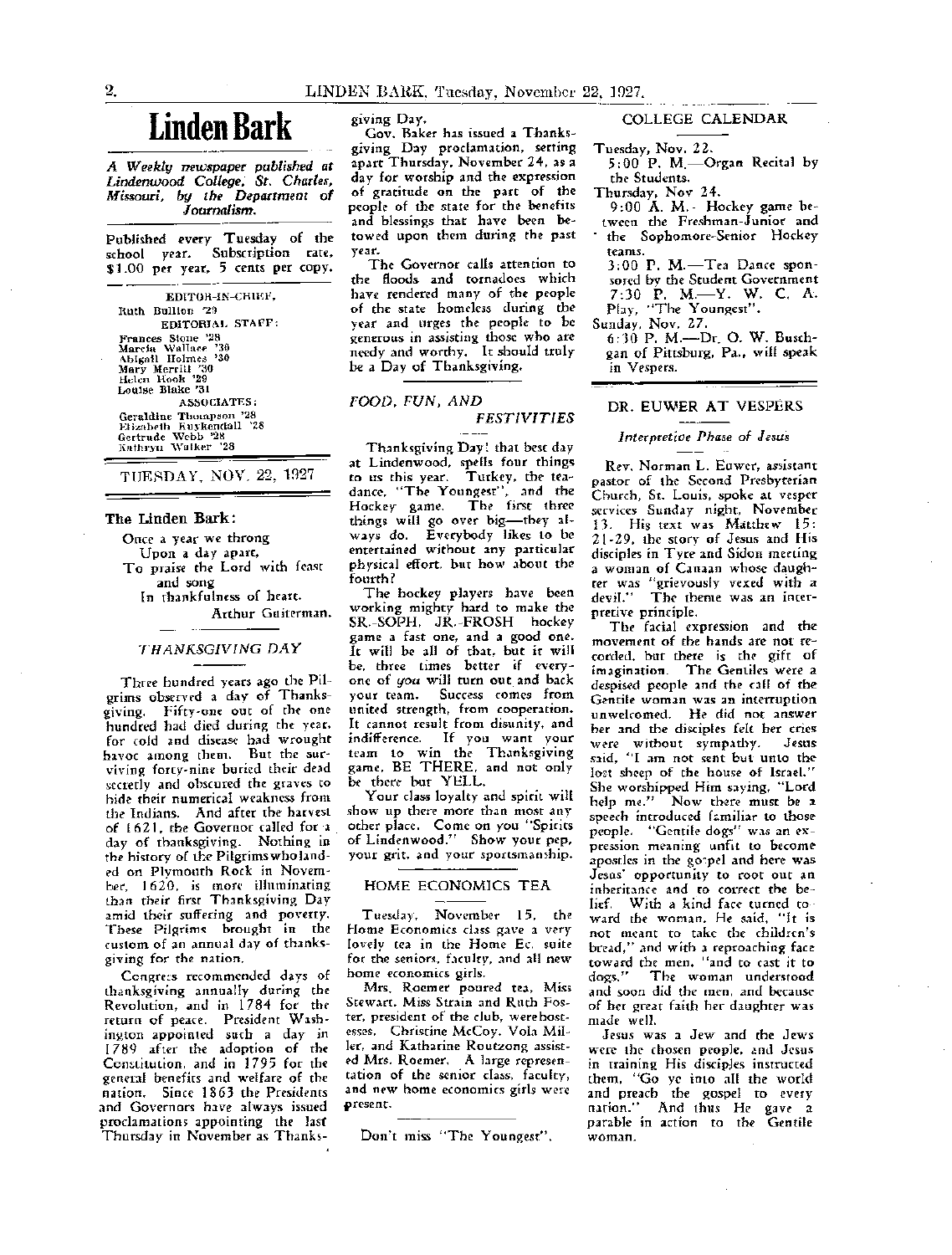(Contnucd From Page I. Col. 2)

game, should not forget that the big tournament will be played in St. Louis this winter. *Oµ* Friday. Saturday and Sunday, December 2, 3 and 4 at Taylor Field, on the Lackland Road and theCreveCoeur Car line, the tournament of the U. S. Field Hockey Association will bold its second annual Women's National Field Hockey Association meeting.

These games will be worth while and Miss Eschbach will be only too glad to tell any girl who is inter~ ested in going, all the particulars. The price, too, is one of the most enticing features. Single seats for the Friday and Saturday games are only fifty cents. Don't miss these games or you'll be missing one of the best events of the Sport Year.

## ROLES FOR THANKSGIVING

For the last five years the Y. W. C. A. of Lindenoowd has presented a play on Thanksgiving night. The play selected for this year's production next Thur:day night, is Philip Barry's delightful comedy, "The Youngest."

The play is under the direction of Miss Lucia Hutchins of the oratory department, and Miss Hutchins feels that she has an unusually able cast this year. This cast consists of: Ruth Lindsay Hughes of Kansas City, Missouri, as the mother of the family, Marcia Wallace of Webb City, Missouri, as the big brother, Margaret Keetor of Wheeling, West Virginia, as the next-eldest brother, Dorothy Fogwell of Decatur, lllin\_ois, as the eldest daughter, Ruth Bullion of Little Rock, Arkansas, as the brother-in-law, Jean Whitney, of Omaha, Nebraska, as the youngest (ister, and Helen Hansman of Bucklin, Missouri, as the maid, Katie. The leading roles are to be played by Lucy Seaman of Kansas City, Missouri, as the Youngest, ;.nd Margaret Fagg of Detroit, Michigan.

### MISS LINNEMAN "AT HOME"

Miss Alice Linneman entertain-£:d at her home Wednesday evening, November 16, a few of the friends of Mrs. George Frederick Ayres, who was guest of honor. Those present from the college<br>were: Dr. and Mrs. Roe-Dr. and Mrs. mer; Dr. Gipson; Dr. and Mrs. Stomberg; and Mr. and Mrs. Motley. Mrs. Ayres is visiting relatives and friends in St. Charles and St. Louis.

 $\bar{z}$ 

#### DR. MOOREHEAD SPEAKS

#### Life of John, Picture of Growth of Christianity

Dr. John H. Moorehead of the Carondelet Presbyterian Church of St. Louis, spoke at Vespers, Sunday night, November 6. His text was taken from John 3: 30, which is, "He must increase, but man must<br>decrease." And Dr. Moorehead And Dr. Moorehead said that everything is operated by this law. Teacher, deJlverer and Lord, each is the exact measure of the other in inverse nature, and the law is absolutely necessary, for if a man is to be a Christian he must abide by the law that Christ increases as man decreases.

If the church is to accomplish its mission in the world it must be by expansion of his love, grace and saving power and by the contraction of our selfishness and living sin. It must increase in influence in the hearts of man and set man and Jesus in proper place as well as endeavor to illustrate *chis* law of increase 2nd decrease. A description of a true child of God is found in short words, like the words of John the Baptists, who was selected and chosen for divine and sublime missions. Before his advent the coming had been foretold, the wi.ce men had described his mission. John's education had been simple. His university had been the wilderness, where he was separated from the influences of the world and where he could feed his heart upon the divine truth. His Faculty w2s the great out of doors and the silence. The same is true of Martin Luther, of John Knox and also of our Lord and Savior, for didn't be spend thirty years in communion with God before he came upon earth? Man must live alone with God if his spirit is to be tempered as like a real reformer needs.

Dr. Moorehead said that John's misistry was just as extraordinary as his education. He went before the Lord to prepare the way: he brjdkd the kings and priests in their wicked onward courses, and he acted as a shining light on the light house to warn sailors. "There was no one greater than John the Baptist, singly and all together, he was greater than Moses, Eligah. David, prophets and Kings. He was not personally greater, but greater because he was to introduce the Messiah. He stood so close to the King of Kings and the Lord of Lords. John was the daystar proclaiming the dawn that disappears before the majestic rising of the sun. John is the servant, Jesus the Subject."

The law and ministry in the life of John is the picture of the growth of Christianity. Our religion sprang from the most feeble of beginning resisting but never arrested. Christianity encountered savage Gaul, Great Britian, and the wild Scandinavian North, but it changes the savage into the gentle: and simple Christian. \*'The Hisory of the world for nineteen centuries is a demonstration of this text" said Dr. Moorehead. "The development illustrates this increase of Him and the decrease of man."

"Christ increase while man decreases.--Christ in love, grace and saving power, and man decreasing in worldliness, brutality and sin. Unspeakable joy is the tuition of the gospel of the son of God and wherever the Gospel is preached Chtist increases and man decreases. The two tests of true discipleship are self-denial and renunciation of all personal worth with work as a foundation."

In ending Dr. Moorehead said "Singly these tests are easily understood, and easily remembered." He begged the students not to forget the test for true discipleship. "Discover why you're here, find your place and stay in it."

"Christ, first and chief Self. last and least."

### WESTMINSTER CHOIR

#### *Girls Will Long Remember The*  Songs Sung

Quite a number of the Lindenwood girls went in to hear the W cstminster Choir at the St. Louis Coliseum on Friday night, November 4, and when asked how they liked it they emitted little sighs of pleasure at the remembrance.

Virginia McClure- said that most of all the humming impressed her, and mentioned that the soprano r.oloist was wonderful. "Going Home", composed by Dvrak, was her choice as the most impressive selection on the program, as it was to many other girls. In this song the soprano soloist took the leading part and the entire choir hummed. As an encore- they sang "Swing Low Sweet Chariot." Another encore was "Jesus Lover of My Soul", and the entire audience of four-thomand people hummed while the choir softly sang the refrain. The effect was said to have been most beautiful.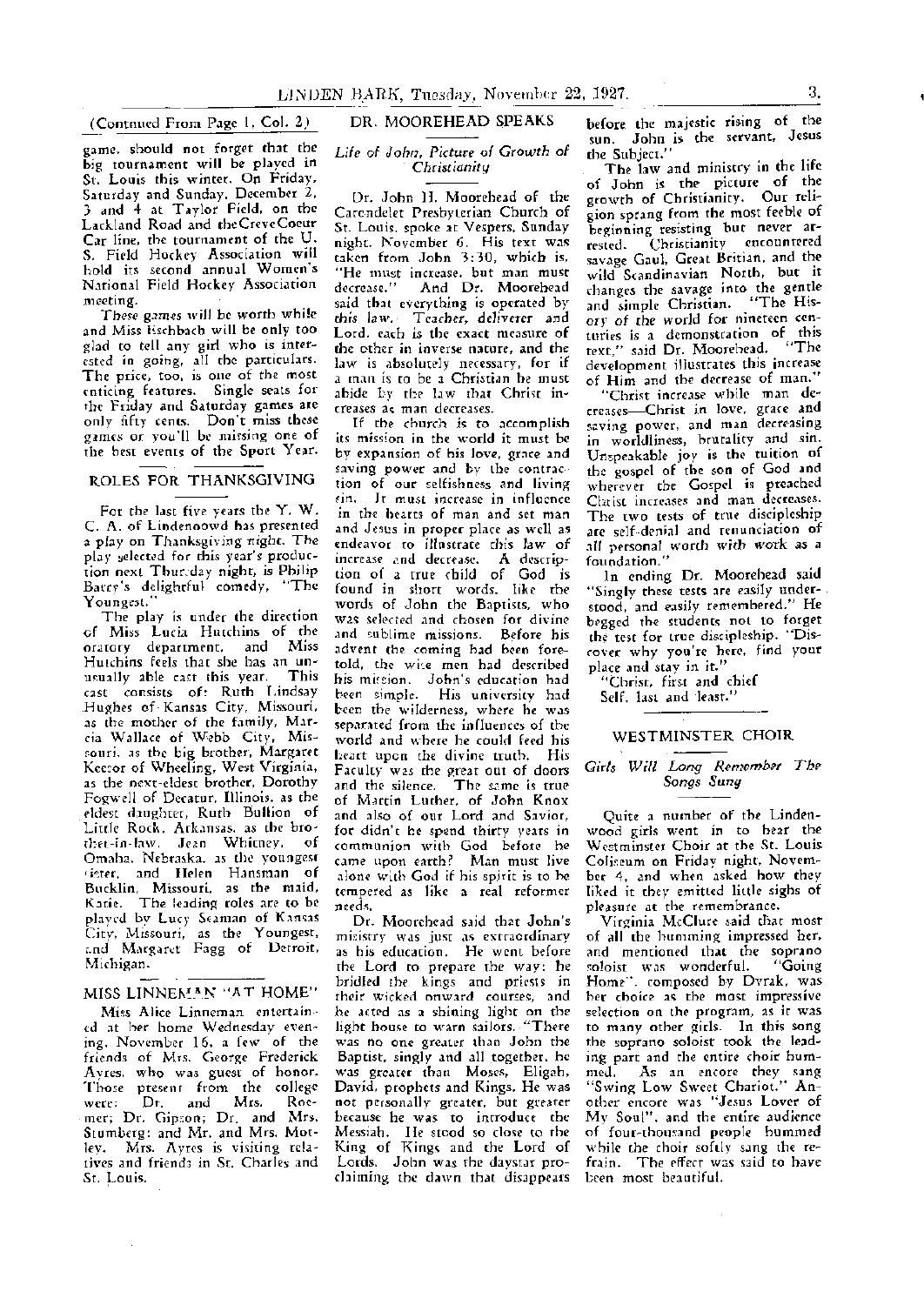dates, Next came the birthday<br>cake\_and\_cherry\_ice. The\_maids cake and cherry ice. and cherry ice. The maids walked in with the birthday cake lighted with traditional candles, while the girls sang the Lindenwood Hymn.

*The* tables were decorated in the class colors of the freshmen, old rose and silver. Nut cups were in the shape of a rose with silver as a base. The cups looked very much like a bouquet. The dance programs were also in the color of old

Between the courses the freshmen and seniors sang their song to Mrs. Roemer. The freshmen song was well worth mentioning, because Catherine Bennet wrote the words and Miss Terhune wrote the music. The freshmen did it justice in singing it harmoniously. The seniors did very well also.

#### *Fashions at the Dance*

There were about one-hundred guests from St. Louis and St. Charles at the dinner and dance. Many beautiful gowns were worn and one might well have taken hints for this Winter's fashions from them. One panicularly striking' gown worn by a guest was that of Mrs. Cobb of St. Louis. Her snow-white hair was strikingly set off by a soft lavendar gown beaded in rhinestones. Lindenwood girls<br>anneared in brilliantly beaded appeared in brilliantly blacks, whites and all shades of the rainbow.

Jean Murdock, president of the Freshmen. wore a lovely white beaded georgette, with a strikingly embroidered Spanish shawl and dark Spanish comb in her hair. Mary Dix, a Sophomore, wore a long, bouffant taffeta frock of very light blue with a darker blue velvet bow on the left side. Ruth Twenhoefel appeared to best advantage in a long salmon maline dress with velvet bodice. Campbeil and Harriet Liddle appeared in twin costumes of yellow and violet. Ruth Lindsay Hughes wore a dainty blue georgette with bolero effect in the back. As usual these gowns worn at Lindenwood affairs are representative of the general trend of Dame Fashion for the season.

### *Butler Gym a Huge Flower*

Butler gymnasium, the scene of many basketball skirmishes and athletic events had been transformed into a vertiable fairyland by the magic wand of Miss Hankins and her loyal Freshmen. One felt that she was walking in the heart of a

(Continued From Page 1, Col. 3) gigantic rose when one looked up- of blossoms some one spoke or<br>ward at the many, many pink sang, giving their part in life.<br>dates. Next came the birthday petals, that made a delightful rosy petals, that made a delightful rosy Then, that Everygirl might see her ceiling. The walls were covered Ideal as a whole, the flowers formed ceiling. The walls were covered Ideal as a whole, the flowers formed with white, and adorned at fre- a huge old fashioned bouquet which<br>quent intervals with lovely old- most effectively ended the fantasy. fashioned hanging baskets of flow-<br>ers. The orchestra was surrounded ers. The orchestra was surrounded complimented on the talent which with ferns. Mother Roemer's they displayed under the able direc- . "throne" was on a raised dias at tion of Miss Hutchins. Each *de*the western end of the gym, where tail of the dainty piece by Jane tall white pillars rose to the ceiling White was carried out completely and tall baskets of pink chrysan- and added to the finished produc-<br>themums and ferns were arranged tion Betty Carstarphen as Everythemums and ferns were arranged tion. Betty Carstarphen as Every-<br>very attractively. (in and Botty Barnes as the Spirit

The spirit of festivity asserted it-<br>self after the first few moments of in their old fashioned white gowns self after the first few moments of in their old fashioned white gowns<br>admiration and Mother Roemer and pastel tinted hats, and their inadmiration and Mother Roemer and pastel tinted hats. and their inmany more happy birthdays, while<br>those who bided their time plunged those who bided their time plunged Each flower was a lovely one, and<br>into the whirl of the dance. The worthy of the garden in which they orchestra was very good and<br>"piped a merry tune." The Fresh-"piped a merry tune." The Fresh- songs were charming. A rose hung and sang their song to Miss Han-pretty maidens, and an old fashion-<br>kins before many dances had pass- ed bouquet, unutterably lovely! ed. After the eighth dance preparations were made for the presentation of a very lovely program, in the form of a flower phantasy.

Refreshments were served at intermission which carried out the color scheme of the affair in pink and white brick ice cream and little pink cakes.

Everyone was disappointed when they found that time had flown so swiftly and carried away another memory of a happy birthday of our ''College Mother''. The orchestra departed, the girls laughingly trooped home to their dormitories, their laughs and rattling of "favors" echoing the fun that had reigned at this very best birthday party of the year.

#### **LIVING** BOUQUET

## *Bg Kathrgr, Walker*

The fantasy, ''An Old Fashioned Garden," which was presented before Mrs. Roemer and the guests of the freshmen at the annual birthday party, was one which couldneverbe forgotten because of the loveliness of the piece. Against a lattice work 75 beautiful flowers of many tints assembled: roses, violets, pansies and candy tuft. Into this garden came Everygirl followingthe Butterfly, her ideal. In her haste she trampled many of the delicate blossoms, but the Spirit of the Flowers appeared to her and made her understand the meaning of each: roses for love, pansies for thought, candy tuft for enthusiesm of life, and violets for modesty. From each one of the lovely groups

most effectively ended the fantasy.<br>The freshmen are indeed to be ry attractively.<br>The spirit of festivity asserted it-<br>The spirit of festivity asserted it-<br>of the Flowers were most attractive terpretation of their symbolical<br>roles showed dramatic ability. worthy of the garden in which they<br>blossomed. while their individual gymnasium, dainty butterflies, two  $ed$  bouquet, unutterably lovely!

#### ADDRESSES ON THE ARMISTICE

Observance or Armistice Day was very patriotic at Lindenwood starting early in the day with the singing of "My Country 'Tis of Thee", at breakfast, preceded by the Flag Raising with the Freshman, looking very pretty all in white, in charge.

The arsembly was devoted to a purely patriotic program. Dr. Calder chose for the scripture lesson that beautiful part of Isaiah which concerns a vision of peace. a war-*Jes-s world, the* anticipation of the new testament teachings, remarkable because it was issued twenty-<br>seven bundred vears ago. The seven hundred years ago. League of Nations, Senator Borah's bid to outlaw war, and President Wilson's dreams are all due to Isaiah's vision.

On this note was Dr. Roemer's most excellent talk which struck the medium note between pacificism and non-pacificism. War is an evil but unfortunately it still seeks to be a necessary one. Women shall occupy even a more strategic position in the next war than the important one they held in the World War. Let us, as these women study and learn all the aspects of this great responsibility. that we may better fulfill our mission.

The program dosed with the singing of a beautiful patriotic song written by Mrs. Nellie Ingram Baker of Pasadena, California, former Lindenwood atudent, by the choir. ·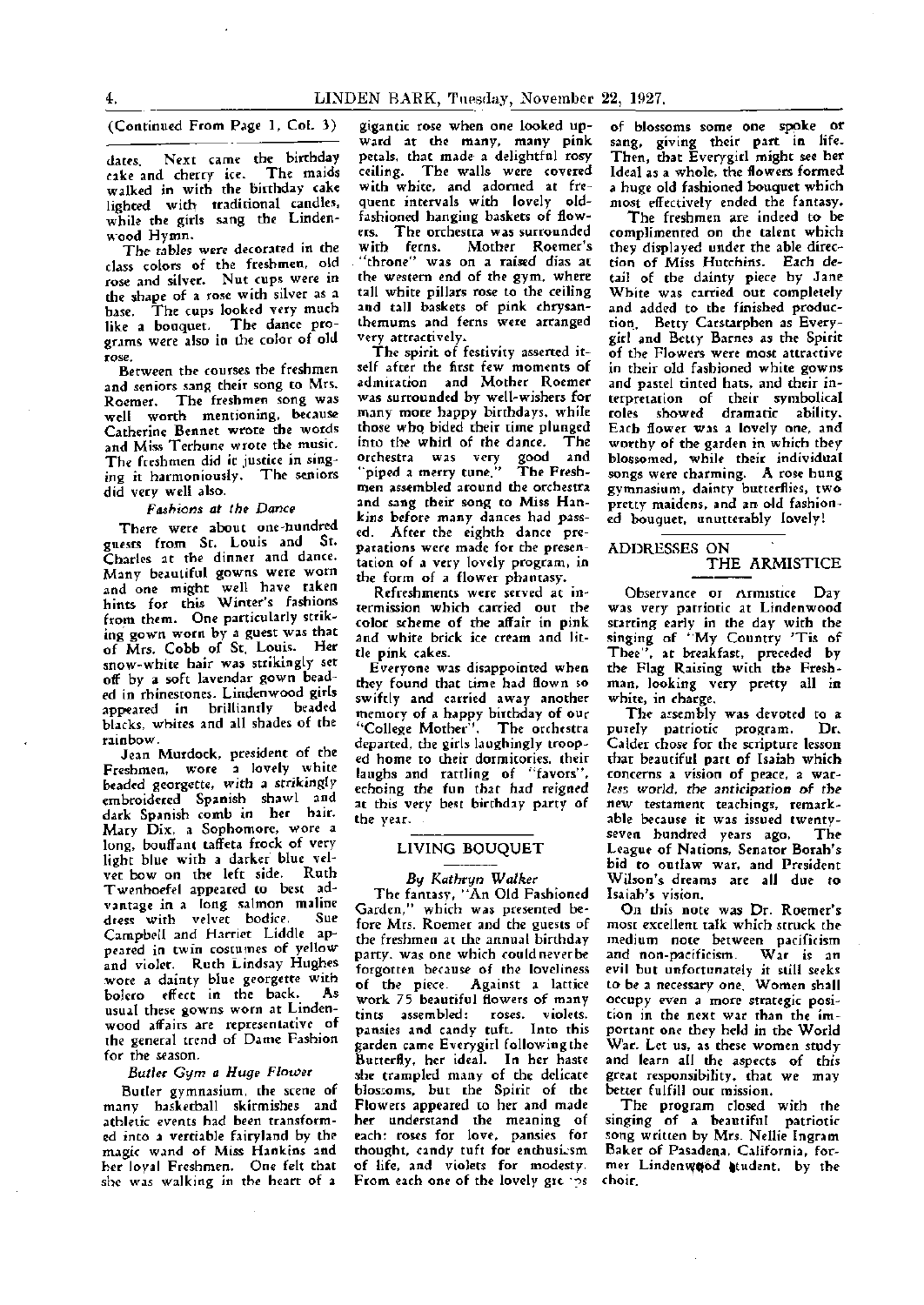## NOTED MUSICIAN-<br>COMPOSER PLAYS ...FOR LINDENWOOD

On Thursday, November 3, Mr. Ernest R. Kroeger, the director of music at St. Louis, played several groups of numbers for the students at Lindenwood, explaining each. The little word spoken before each number greatly increased the appre~ ciativeness of the audience. Every student at Lindenwood regretted hearing the last number, for they all wanted to hear more.

The first group of numbers were compositions by artists of several centuries ago. The first, "Prelude and Fugue in E minor" was by Mande1ssohn. This man, quite different from so many artists, was a success in many directions. The "Prelude" is a combination of the romantic quality, and the dramatic. The left hand work predominates throughout the greater part of the composition. The- right hand forming the rippling accompaniment.

"Capriccia in B minor" is a composition by Brahms. This piece is an exception from his usual type of heavy work. It is a very brilliant number but soft-toned, and with a melody enchantingly sweet. The third number of the group was a selection from one of Wagner-Brassin's. great operas, "Die-Walkure." It is a story of a princess who has di:obeyed her father. The father. to punish her, plunges. her into a deep sleep from which she can be awakened only by the knight who surmounts the fiery mountain. The picture became very realistic as Mr. Kroeger played.

The second group consisted of a little more modern work. The first, "Impromptu in F sharp" is one of Chopin's. It is the recond of his four best-known impromptus. lt is especialy distinctive for its "fascinating melody, its floating harmonies, its heroic parts, and its lovely figurated work". The melody of the production *is* carried by the left hand. The beauty of the figurative work was perfectly displayed by Mr. Kreeger. The second number of the group. "Scherzo in C sharp minor" is another of Chopin's comopsitions, Its weirdness is strongly p,ronounced. The entire theme consists of a struggle between the good and bad qualities of man. In the end the good triumphs. The middle section of the "Scherzo" is most celestial. It is known as the "song of the angel". Never have there been more beatuiful harmonies, or more rippling arpeggios

placed on paper. The climax to the composition is big, and the close, wonderful "Gondoliers" by Liszt is a picture of Venice at night. The left hand part portrays the' deepness of the water, and the soberness of the midnight hour, which is repeatedly struck on F sharp,. Another Liszt number played by Mr. Kroeger was "Waldesrauchen". It *be*gins gently, works up to a big climax, then ends gently. The right hand pictures the rustling of leaves in the woods while the left pictures the wander.

The- third group of the recital was entirely modern. Ferrara is a New Orleans man, a pupil of Liszt. His composition "Serenade Romanesca'' is a Brazillian dance. ''Sumare" by Milhaud is ultra-modern. The right hand is almost entirely in the key of C. The left hand *is* in many, constantly changing. It may be called a series of "pleasing discords", but the ultra-modern development of music is interesting, and by many artists distinctly well liked. "Vision" is one of Mr. Kroeger's own compositions. The melody is lovely, and the harmonies sweet. It is almost entirely cross hand work. Mr. Kroeger played it with great understanding. The audience seemed to enjoy this number more than the one preceding. Debussy is an impressionist. one of those who tries to put into his music what an artist puts into his canvas. It is the rapid movement of a modernized dance, very pretty and melodious.

Mr. Kroeger played for an encore another of his own compositions, typically Spanish, and decidedly rhythmical.

The recital was thoroughly enjoyed by every Lindenwood student and they are all looking. forward to Mr. Kroeger's return next year.

#### FACTS ABOUT ST. CHARLES

#### *Founded By French in* 1769

Ask any Lindenwood girl concerning the age of St. Charles and beyond a doubt she- would answer that it was "postively ancient"basing her assumption on the condition of the streets and the antique architecture. St. Charles is ancient, but its antiquity is builded upon something more interesting than worn paving stones and something more convincing than old dwellings. For instance, there are the bits of information told to our own Mrs. Whys by her grandfatherbits of information that told of theSt. Charles of 1793 when her own great-great-grandfather, Charles Ta yon, was Commandant.

**St. Charles was founded in** I 7 6 9, the first settlements being made by French-Canadians escaping from the terrors of the English and Indian wars. Louis Blanchette was the first Commandant of the new settlement which was in the "parish of St. Louis, among the Illinois Province of Louisiana in the diocese of St. James of Cuba and under the dominion of the King of<br>Spain." Under the rule of Blan-Under the rule of Blanchette there was little order established and indeed it was not until his death in 1793 that any attempt was made to institute order. From 1793 until 1801 Charles Tayon was Commandant. It was under Ta yon that the old Blanchette regime was completely overthrown and surveys were made and grants and concessions issued. The claims and possessions of Blanchettes werenot approved except through the grant of the Lt. Governor. Thus we find that the permanent settlement of St. Charles began under the rule of Tayon.

## OUR **CANADIAN GIRL**

#### *"Linden wood is Different But 1 Like It"*

Elizabeth Borden, the student who *is* from Nelson, Canada, says she is very pleased with Lindenwood,.

When asked some questions about the comparison of the dress of the Canadian girl and the girl here at Lindenwood, she said that the girls in Canada dress very much like the girls here except that more sport clothes are worn and the skirts area bit shorter. (It is a good thing that they aren't much shorter).

The sports are like the sports of Americans, but the girls in Canada go in for sports much more than American girls. Track seems to be the best liked of any sport.

The schools of Canada are far more advanced. That is easily seen when it is known that Miss Borden entered Lindenwood as a Sophomore right from the- high school. The schools are a lot harder than United States schools. There will be- plenty who are glad that they have gone- to the United States schools rather than the Canadian school.

The weather is a good bit colder in Canada Elizabeth says, than it is here. It is an entirely different kind of cold and there is a lot more snow then is found down here.